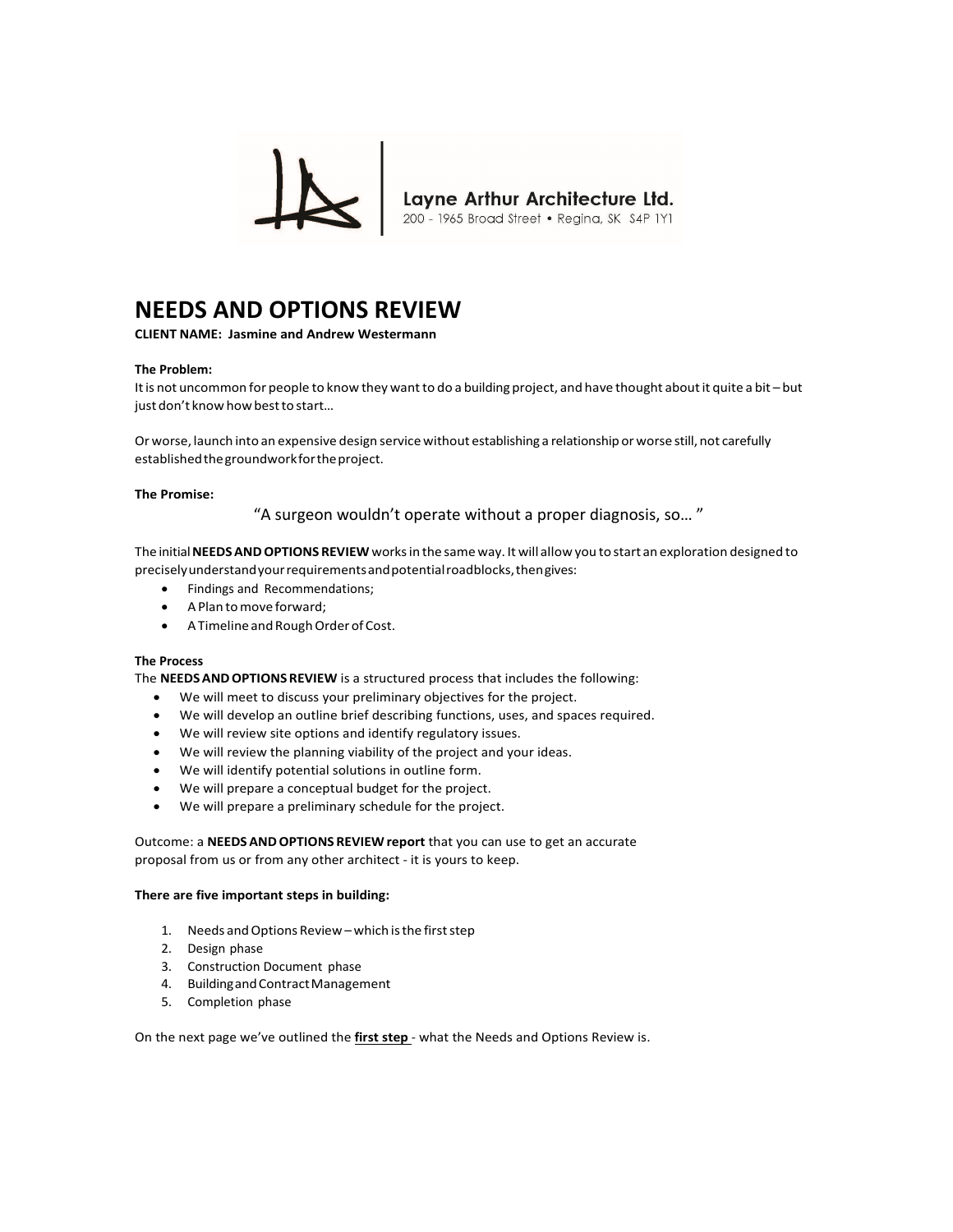

http://www.la‐arch.ca 306‐581‐7657

*Choosing an architect isn't easy.*

*You need the right architect who has the specific skill for your Passive house project. The right 'fit' between you and your architect is key.*

*… this may or not be me!*

*In our experience the best way of finding out whether we are the right 'fit' is to fully understand what you are looking for. This is achieved through and initial consultation and our Needs and Options Review.*

*If for some reason we then discover that we are not an ideal 'fit' then you are free to take the review report to another designer for them to continue the process.*

# **NEEDS AND OPTIONS REVIEW**

When considering the design and construction of a Passive House the **Needs and Options Review** with Layne Arthur is the first step. Why… ?

- Obtain a registered architect's opinion on the feasibility of the project one who is experienced in the type of project you're facing
- Produce an outline brief that provides the "*DNA"* for future work ‐ detailing rooms, connections, orientation etc...
- Discuss potential solutions at a high‐level that encourages on‐going testing of ideas – *"Design Thinking"*
- Discuss the 'look and feel' of a potential scheme
- Discuss the functional viability of the project and your ideas
- Prepare sketches of possible layout options
- Provide preliminary rough order of cost estimate of construction for budget usage
- Provide a preliminary programme or timeline
- Production of report including the above
- All travel prices outside of Regina will be billed as an extra charge at 54 cents / km (disbursement)
- Report includes schedule of services and fee proposal on next stages of project

A surgeon wouldn't operate without a proper diagnosis… our initial **Needs and Options Review** works in the same way.

*It starts a strategy designed to precisely understand your requirements, and then give findings and recommendations, and a plan to move forward with a timeline and rough order of cost to assist your budget.*

## *What do you get?*

*Phase I: Initial Meeting ‐to discuss your preliminary objectives for the project.* 

*Meet & discuss the project at my office Review function & design requirements Clarify issues; discuss options and current thinking Clarify project aims & vision; themes & drivers You provide: existing site & background information (plans, etc)*

*Phase II: Needs and Options Report – Options development and analysis* 

*Explore potential spatial relationships, connections & future‐proofing options Prepare concept options* 

*Provide preliminary* programme or timeline *Prepare and present report*

*Layne Arthur Principal Architect*

m: 306‐581‐7657 e: layne@la-arch.ca **Yes, I would like to book an initial discussion with Layne Arthur as described above**.



**Yes, I have completed the agreement (next page) & provided my/our client details to get the project underway.** *\* Total \$800 + GST & disbursement, \$400 due at initial meeting and remainder of balance due upon delivery of report.*